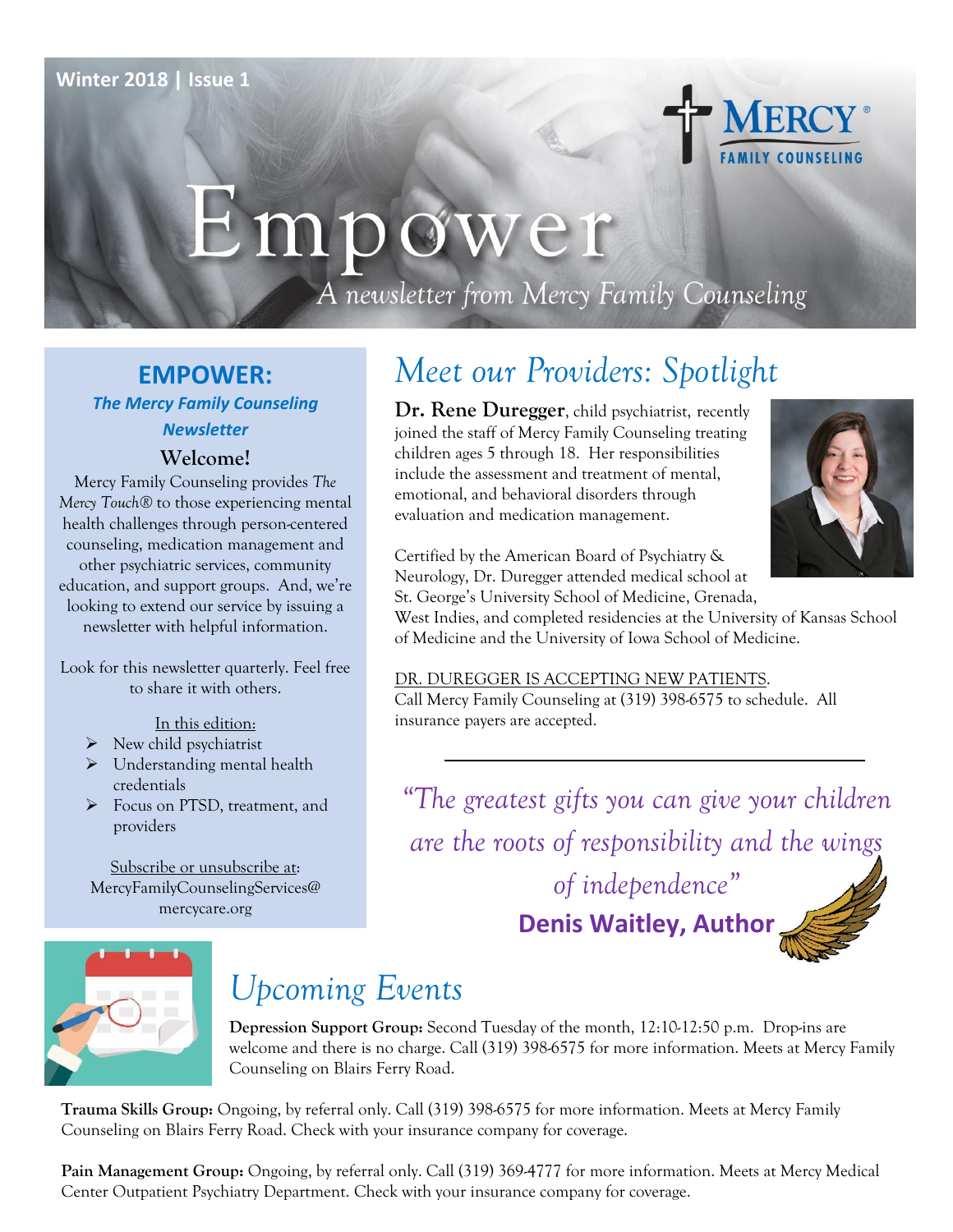# *Who's Who in Mental Health Treatment*

<span id="page-1-0"></span>

| Psychiatrist: A psychiatrist is a medical<br>doctor with specialized training in mental<br>health treatment. He/She is able to prescribe<br>medication, but rarely provides therapy. | Clinical Psychologist: A clinical psychologist has<br>a doctorate degree in psychology. He/She often<br>provides testing services as well as individual and<br>group therapy, but does not prescribe<br>medication. |
|--------------------------------------------------------------------------------------------------------------------------------------------------------------------------------------|---------------------------------------------------------------------------------------------------------------------------------------------------------------------------------------------------------------------|
| Psychiatrists at Mercy Family Counseling:                                                                                                                                            | Psychologists at Mercy Family Counseling:                                                                                                                                                                           |
| Bruce Sieleni, MD and Rene Duregger, MD.                                                                                                                                             | Caroline Moniza, PsyD and Scott Eilers, PysD                                                                                                                                                                        |
| Advanced Registered Nurse Practitioner: A                                                                                                                                            | Licensed Mental Health Counselor: Or LMHC                                                                                                                                                                           |
| psychiatric ARNP is a master's level                                                                                                                                                 | for short, is a <b>counselor</b> with a master's degree in                                                                                                                                                          |
| registered nurses with specialized training in                                                                                                                                       | mental health counseling. He/She diagnoses and                                                                                                                                                                      |
| mental health. He/She diagnoses mental                                                                                                                                               | provides therapeutic treatment for mental or                                                                                                                                                                        |
| illness and prescribes medication, but rarely                                                                                                                                        | emotional illnesses, but does not prescribe                                                                                                                                                                         |
| provides therapy.                                                                                                                                                                    | medication.                                                                                                                                                                                                         |
| <b>ARNPs</b> at Mercy Family Counseling: Nan<br>Ambrosy, ARNP; Nancy Howe, ARNP; Jamie<br>Smith, ARNP                                                                                | Mental Health Counselors at Mercy Family<br>Counseling: Shawn Stepp, LMHC; Katie<br>Moon, LMHC; Lisa Lahr, LMHC; Aubrey<br>Hepker, LMHC; Ann Alliger, LMHC                                                          |

**Licensed Independent Social Workers** (LISWs): Are **social workers** with a master's degree in clinical social work. He/She diagnoses and provides therapeutic treatment for mental or emotional illness, but does not prescribe medication.

**Social Workers** at Mercy Family Counseling: Libby Dunnigan, LMSW; Mary Tharp, LISW; Gretchen Thompson, LISW; Tamara Taylor-Hillyer, LISW; Michelle Myers, LISW; Brenda Keenan, LISW; Cynthia Hemesath, LISW; Mike Caudill, LISW

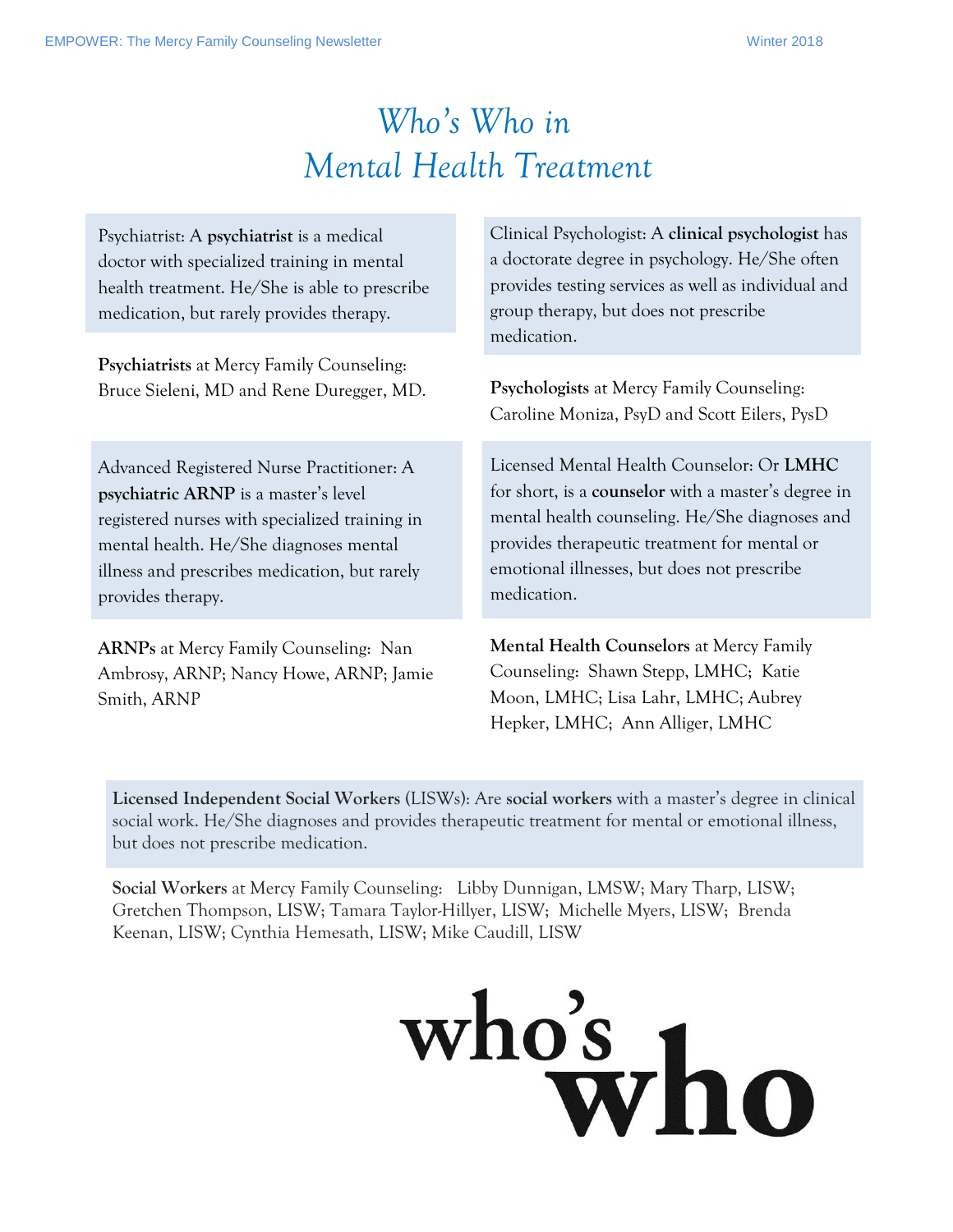# <span id="page-2-0"></span>*Focus On Post-Traumatic Stress Disorder*

**Psychological trauma**, also known as post-traumatic stress disorder (PTSD), occurs when an individual has experienced, witnessed, or discovered the aftermath of an incredibly difficult and frightening event such as physical or sexual abuse, an accident or a disaster, a violent crime, or active combat duty. Trauma can also occur from losing a loved one unexpectedly and/or tragically.

Not everyone who experiences traumatic events develops PTSD. It is normal to feel shaken and disturbed initially, but sometimes the feelings that go along with the events (such as fear, anger and confusion) go away on their own. For other people, those feelings do not fully improve on their own, and they may feel frightened, irritated, or confused for months or even years after the event.

Some common symptoms of PTSD include unwanted memories, nightmares, difficulty feeling safe in certain situations, negative beliefs about other people or the world in general, unexplained physical health issues, disturbed sleep, anxiety, and depression.

PTSD is very different from other mental health conditions. It is caused by a long-term reaction to a major life stressor, whereas most other mental health conditions are caused by a combination of genetics, biology and environment. The symptoms of PTSD do not get better by simply talking about it or having a good listener, nor do they improve on their own as time passes. Additionally, PTSD does not generally respond well to medication. **The best way to recover from PTSD is to work with a trauma therapist trained in the most effective treatment methods described below.** If you are exhibiting symptoms or seeking treatment, call Mercy Family Counseling (319) 398-6575 for an appointment. Request a therapist or psychologist trained in cognitive behavioral therapy, exposure therapy, or eye movement desensitization and reprocessing.

#### *Cognitive Behavioral Therapy (CBT) Exposure Therapy*

CBT focuses on changing how people think and behave. Experiencing a trauma can significantly change thoughts and behaviors.

For example, if we are hurt by another person, we may "learn" that people cannot be trusted and begin to socially isolate ourselves, which can negatively impact our mood, happiness, our relationships with friends and family, and productivity in areas such as work or school.

A therapist helps explore and challenge these beliefs will work on returning the patient to a pretrauma quality of life.

Exposure therapy involves some form of harmless exposure to triggers that remind the patients of a traumatic experience and provoke a distressing reaction. Why does this help? Because gradual exposure reduces sensitivity to triggers, and eventually helps patients return to living the way they did before the trauma.

Exposure therapy can include learning to revisit places or re-engaging in activities. It can also include talking or thinking about traumatic experiences. It's is performed in a specific, pre-planned order, typically starting with less triggering situations or memories and gradually working up to those that are more triggering, all with the support of a trained professional.

#### *Eye Movement Desensitization & Reprocessing (EMDR)*

EMDR uses an eight-step process which identifies and works with traumatic memories. Along with bilateral stimulation of the brain in some format (eye movement, taps, or clicks occurring in rhythmic patterns), the client revisits the memory in small bites of thirty seconds or so. The brain is able to reprocess those memories so the memories remain but they no longer have the powerful emotion connected to them.